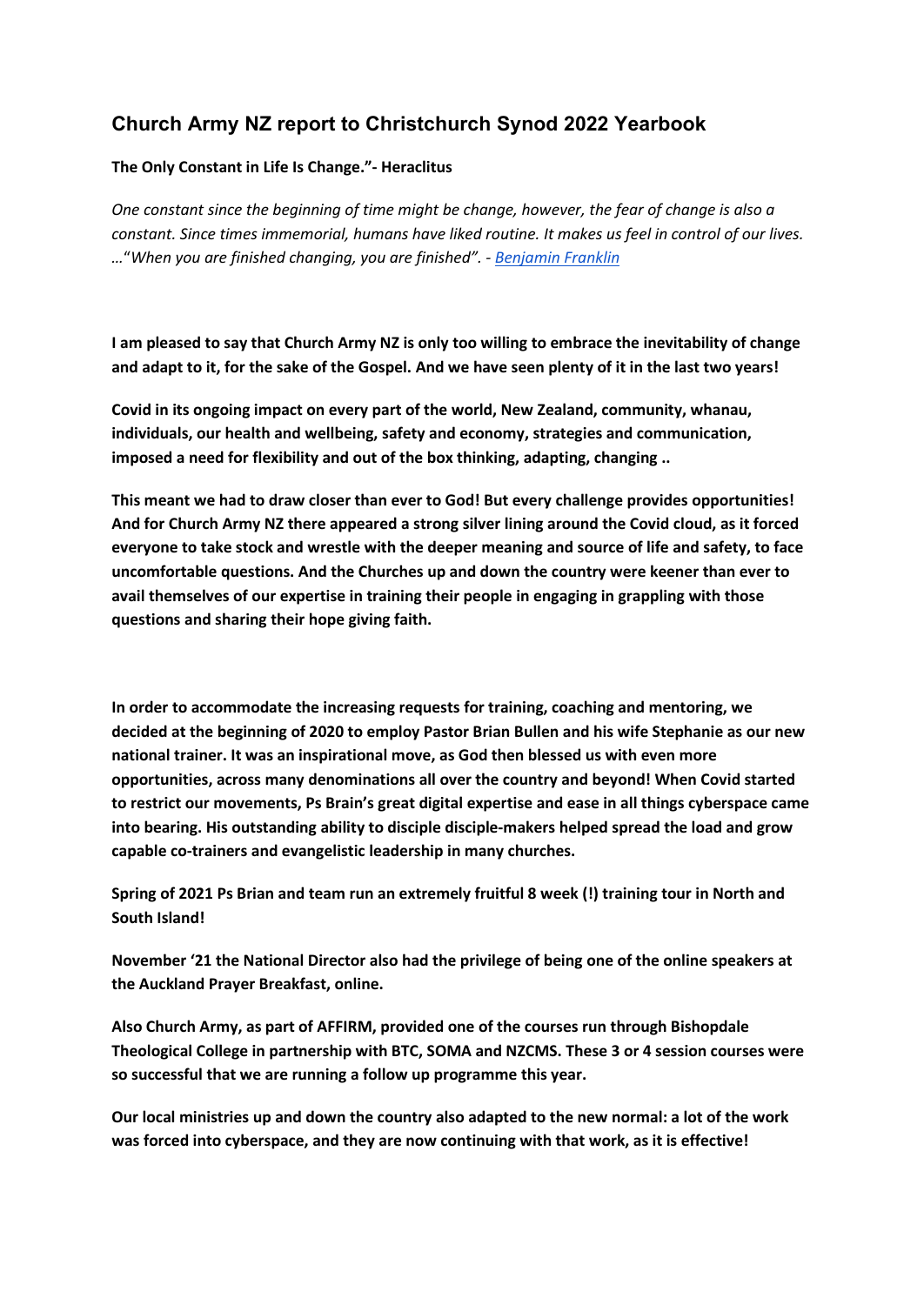**Canterbury Kids Coach (CKC) is doing online training with families as far away as China! The local Discovery Bible Study (DBS) groups at times had to move to online meetings.**

**If through women leadership development, Children's ministry, working with the broken and neglected or developing catalysts and movement leaders, it's all about equipping and empowering the next generation and expanding capacity to be obedient to God in growing His Kingdom. 2020 and 2021, as any other year. It's just the format that changed. If anything, we were busier than ever, as people realised their need for hope and sustaining power from outside their own abilities. There was a surge of interest in faith related conversations. We need to be equipped and ready to engage!**

**For that purpose CANZ is working towards more and more collaboration with other evangelistic organisations, like OAC, YWAM, NZCMS, SOMA, Latimer, Hope Project, Christian Network NZ, etc, to work more efficiently and effectively.** 

**For example at St Timothy's, CANZ ran a Evangelism Training weekend end of last year, then secured a follow-up mission with two YWAM teams for two weeks a month later, is organising a reciprocal mission week with the youth from Putaruru Bible Chapel in the coming months, and will continue to support a DNA change at ST Tim's towards missional life style, rather than disconnected one off mission events.**

**As we now have Ps Brian covering the North Island, National Director Capt Monika Clark has moved her home and CANZ HQ to Christchurch, and settled in a number of local churches, city wide and regional prayer fellowships, missional groups and networks, for greater impact of CANZ on the South Island!**

**Changes are all around, as CKC and Seedstone Ministry in Christchurch and Friday Light in Dunedin are 'under new management', while our prison ministry in Akl is expanding fast into post prison community reintegration and wider whanau care, our Community Chaplaincy as part of missional communities is growing in numbers, to mention but a few.**

**Our hot off the press, still embryonic project is the Christchurch Diocese wide Regeneration and Mission training Church Army NZ are offering with and through the resources and expertise of Church Army UK, as well as our own trainers. The newly appointed Archdeacon of regeneration and Mission, Rev M Chamberlain and I will handpick the first cohort to be trained to then, once contextualised, role out this 1 year practical and proven effective course diocese wide.**

**The biggest noticeable shift not just within CANZ is a cultural move towards acceptance of nonstipendiary missional ministry, lived out in and sustained by ordinary jobs out there in the community.**

**Our hope for the future is that CANZ will become even more effective as a catalyst for the whole Church in NZ to work together more closely and more effectively in reaching the laden and lost, empowering and equipping ordinary followers of Christ to be the beacon for God's hope and love we are meant to be.**

**Nga Mihi Nui**